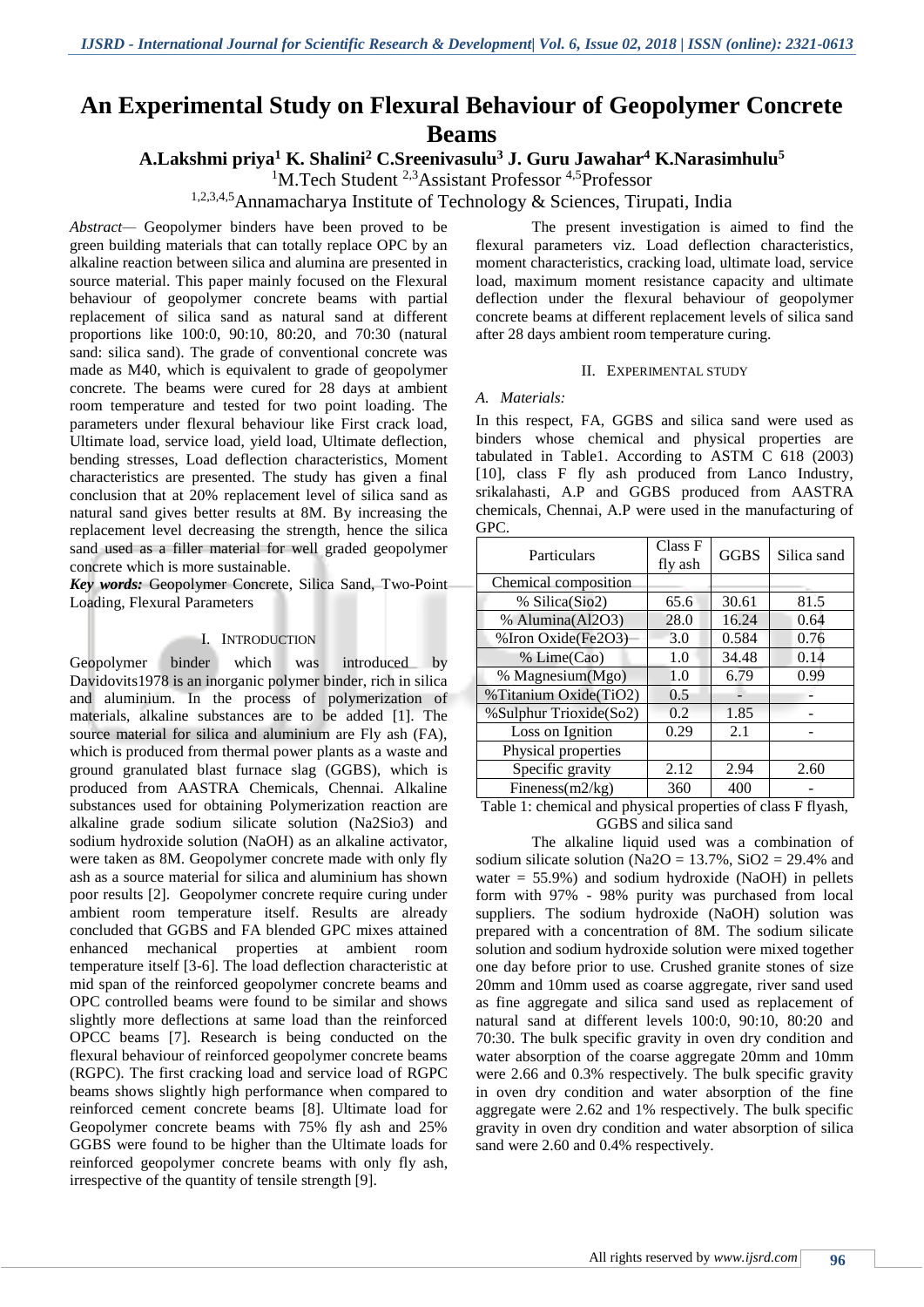# *B. Mix Design:*

Based on the past research on GPC, the mix proportions were selected based on Rangan's method. Geopolymer concrete mix proportions of constituent materials are shown in Table 2.

| Materials                                             |                  | $Mass(Kg/m^3)$ |       |       |       |
|-------------------------------------------------------|------------------|----------------|-------|-------|-------|
|                                                       |                  | 100:0          | 90:10 | 80:20 | 70:30 |
|                                                       | 20 <sub>mm</sub> | 774            | 774   | 774   | 774   |
| Coarse aggregate                                      | 10 <sub>mm</sub> | 516            | 516   | 516   | 516   |
| Fine aggregate                                        |                  | 549            | 494.1 | 439.2 | 384.3 |
| silica sand                                           |                  | $\Omega$       | 54.9  | 109.8 | 164.7 |
| Flyash(Class F)                                       |                  | 204.5          | 204.5 | 204.5 | 204.5 |
| <b>GGBS</b>                                           |                  | 204.5          | 204.5 | 204.5 | 204.5 |
| Sodium silicate solution                              |                  | 102            | 102   | 102   | 102   |
| Sodium hydroxide solution                             |                  | 41             | 41    | 41    | 41    |
| Extra water                                           |                  | 55             | 55    | 55    | 55    |
| Super plasticizer                                     |                  | 2.86           | 2.86  | 2.86  | 2.86  |
| Table 2: GPC mix proportions of constituent materials |                  |                |       |       |       |

# *C. Experimental Setup:*

Compressive strength test was conducted on the cubical specimens for all the mixes viz., silica sand as replacement at 100:0, 90:10, 80:20 and 70:30 after 7, 28 and 90days of curing as per IS516:1991 [11]. Three cubical specimens of each proportion of size 150mmx150mmx150mm were castes and tested for each age and each mix. The unit weight of hardened concrete (Yc) was determined after 28days of curing prior to compression test.

The dimensions of the beam for flexural test were chosen as 1200mmx150mmx150mm. Two TMT bars of size 12mm diameter (Fe415) were used at the bottom and two bars of size 12mm diameter (Fe415) were used at the top. A clear cover of 20mm was provided. Stirrups having 6 mm diameter were placed at a spacing of 150mm center-to $center(c/c)$ . The beams were white washed so that the cracks can be easily identified. The effective span of the beam was taken as 1000mm. The beams were tested in a manually operated loading frame. The beams were subjected to a two point loading at a distance of L/3 (where L is effective span). linear variable displacement transducers (LVDT's) was set up at L/2 and at L/3 in order to calculate the deflections. The DATA LOGGER was used in order to collect the data as First crack load, Ultimate load and deflections at L/2 and L/3. The load was applied manually by using a hydraulic jack as shown in Figure 1. The flexural failure of the beam after loading is as shown in Figure 2.



Fig. 1: Set up of a GPC beam under two-point



Fig 2: Flexural failure of a beam under two-point loading

## III. RESULTS & DISCUSSION

# *A. Mechanical Properties:*

From Table 3, we can clearly noticed that there is an increase in the compressive strength of cubes from 31.2 MPa of 100:0 S to 31.3 MPa of 90:10 to 32.9 MPa of 80:20 and decreases at 30.5 MPa of 70:30 for 7days and an increase in compressive strength from 42.3 MPa of 100:0 to 44.97 MPa of 90:10 to 48.2 MPa of 80:20 and decreases at 41.6 MPa of 70:30 for 28days and an increase in compressive strength from 45.42 MPa of 100:0 to 45.91 MPa of 90:10 to 56.53 MPa of 80:20 and decreases at 44.66 MPa of 70:30 for 90days. This increase in performance at 80%S+20%SS is due to increase in silica content present in silica sand but 70:30 , results were poor because there is no reactivity due to increasing silica sand content at 8M.The performance has also been increased from 28days to 90days. The comparison at different replacement levels has been shown in figure 3.

|          | Compressive strength (MPa) |         |         |
|----------|----------------------------|---------|---------|
| Mix Type | 7 days                     | 28 days | 90 days |
| 100:0    | 31.2                       | 42.3    | 45.42   |
| 90:10    | 31.3                       | 44.97   | 45.91   |
| 80:20    | 32.9                       | 48.2    | 56.53   |
| 70:30    | 30.5                       | 41.6    | 44.66   |





Fig. 3: Comparison of Compressive strength of cubes at 7, 28 and 90days curing

# *B. Load Characteristics:*

The load characteristics like First crack load, Ultimate load, Service load and yield load as shown in Table 4. The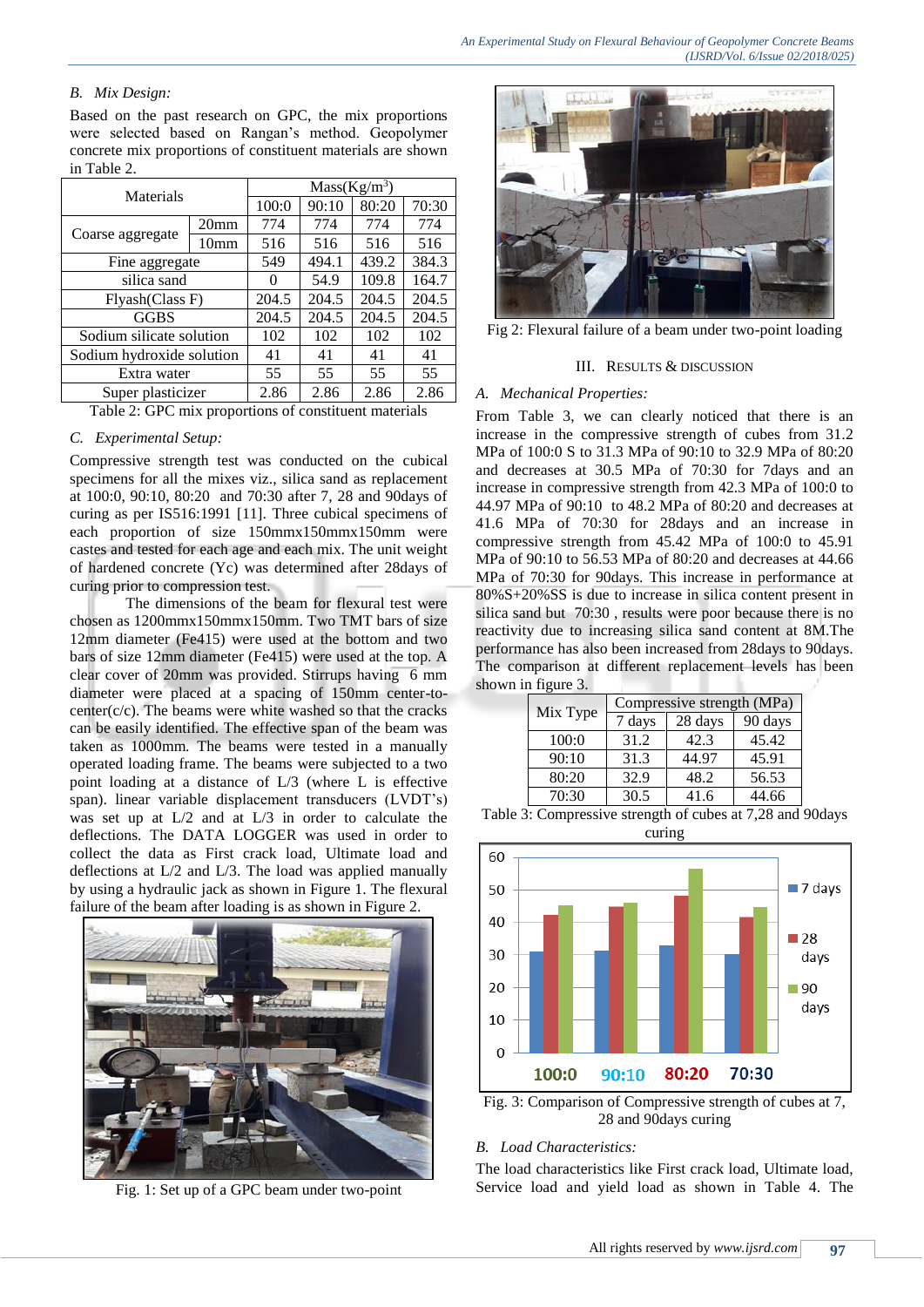*An Experimental Study on Flexural Behaviour of Geopolymer Concrete Beams (IJSRD/Vol. 6/Issue 02/2018/025)*

serviceable load has been calculated by using factor of safety 1.5, taken from IS 456:2000. From the below table, it can be easily noticed that the first crack load increases from 40.54 kN of 100:0 to 54.48kN of 90:10 to 54.92 kN of 80:20 and decrease at 53.59 kN of 70:30 for 28 days. Ultimate Load increases from 92.96 kN of 100:0 to 96.60 kN of 90:10 to 105.34 kN of 80:20 and decreases at 93.86 kN of 70:30 for 28days. Serviceable load increases from 61.97 kN of 100:0 to 64.40 kN of 90:10to 70.22 kN of 80:20 and decreases at 62.57 kN of 70:30 for 28 days. Yield load increases from 75.53 kN of 100:0 to 74.03 kN of 90:10 to 82.10 kN of 80:20 and 80.07 kN of 70:30.

| Mix<br>Type | First<br>crack<br>Load<br>(kN) | Ultimate<br>load (kN) | Serviceable<br>load (kN) | Yield<br>load<br>(kN) |
|-------------|--------------------------------|-----------------------|--------------------------|-----------------------|
| 100:0       | 40.54                          | 92.96                 | 61.97                    | 75.53                 |
| 90:10       | 54.48                          | 96.60                 | 64.40                    | 74.03                 |
| 80:20       | 54.92                          | 105.34                | 70.22                    | 82.10                 |
| 70:30       | 53.59                          | 93.86                 | 62.57                    | 80.07                 |





Fig. 4: Comparison of load characteristics at various proportions

## *C. Moment Characteristics:*

The below table shows that predicted cracking moment increases from 6.76 kN-m of 100:0 to 9.08 kN-m of 90:10 to 9.15 kN-m of 80:20 and decreases at 8.93 kN-m of 70:30 for 28 days. The experimental cracking moment increases from 6.86 kN-m of 100:0 to 9.18 k N-m of 90:10 to 9.26 kN-m of 80:20 and decreases at 9.04 kN-m of 70:30 for 28days. The predicted ultimate moment increases from 8.32 kN-m of 100:0 to 8.38 kN-m of 90:10 to 8.45 kN-m of 80:20 and decreases at 8.3 kN-m of 70:30 for 28days. The experimental ultimate moment increases from 15.60kN-m of 100:0 to 16.20 kN-m of 90:10 to 17.66 kN-m of 80:20 and decreases at 15.75 kN-m of 70:30 for 28 days.

|       | $\alpha$ and $\alpha$ and $\alpha$ is $\alpha$ and $\alpha$ in the set of $\alpha$ and $\alpha$ and $\alpha$ and $\alpha$ and $\alpha$ and $\alpha$ and $\alpha$ and $\alpha$ and $\alpha$ and $\alpha$ and $\alpha$ and $\alpha$ and $\alpha$ and $\alpha$ and $\alpha$ and $\alpha$ and $\alpha$ and $\alpha$ and $\alpha$ |              |            |              |  |
|-------|------------------------------------------------------------------------------------------------------------------------------------------------------------------------------------------------------------------------------------------------------------------------------------------------------------------------------|--------------|------------|--------------|--|
|       | Predicted                                                                                                                                                                                                                                                                                                                    | Experimental | Predicted  | Experimental |  |
| Mix   | Cracking                                                                                                                                                                                                                                                                                                                     | Cracking     | Ultimate   | Ultimate     |  |
| Type  | moment                                                                                                                                                                                                                                                                                                                       | moment (kN-  | moment(kN- | moment (kN-  |  |
|       | $(kN-m)$                                                                                                                                                                                                                                                                                                                     | m)           | m)         | m)           |  |
| 100:0 | 6.76                                                                                                                                                                                                                                                                                                                         | 6.86         | 8.32       | 15.60        |  |
| 90:10 | 9.08                                                                                                                                                                                                                                                                                                                         | 9.18         | 8.38       | 16.20        |  |
| 80:20 | 9.15                                                                                                                                                                                                                                                                                                                         | 9.26         | 8.45       | 17.66        |  |
| 70:30 | 8.93                                                                                                                                                                                                                                                                                                                         | 9.04         | 8.3        | 15.75        |  |

Table 5: Moment characteristics at 28 days of curing



Fig 9: comparison of Moment characteristics at 28 days curing

## *D. Ultimate Load:*

The below table 6, shows the predicted ultimate load increases from the 46.8 kN of 100:0 to48.6 kN of 90:10 to 52.98 kN of 80:20 and decreases at 47.25 kN of 70:30 for 28 days. Experimental ultimate load varies from 92.96 kN of 100:0 to 96.60 kN of 90:10 to 105.34 kN of 80:20 and decreases at 93.86 kN of 70:30 for 28 day.

| Mix   | <b>Predicted Ultimate</b>                     | <b>Experimental Ultimate</b> |  |  |
|-------|-----------------------------------------------|------------------------------|--|--|
| type  | load (kN) at 28days                           | load (kN)at 28days           |  |  |
| 100:0 | 46.8                                          | 92.96                        |  |  |
| 90:10 | 48.6                                          | 96.60                        |  |  |
| 80:20 | 52.98                                         | 105.34                       |  |  |
| 70:30 | 47.25                                         | 93.86                        |  |  |
|       | Table 6. Ultimate lead at $29$ days of appear |                              |  |  |

Table 6: Ultimate load at 28 days of curing

# *E. Serviceable Load:*

From the below table 7, it can be clearly noticed that the predicted serviceable load increases from 31.2 kN of 100:0 to 32.4 kN of 90:10 to 35.32 kN of 80:20 and decreases at 31.5 kN of 70:30 for 28 days. Experimental serviceable load varies from 61.97 kN of 100:0 to 64.40 kN of 90:10 to 70.22 kN of 80:20 and decreases at 62.57 kN of 70:30 for 28 days.

|       | $\mathbf{m}$ , or ools o and decreases at 02.5 / $\mathbf{m}$ , or 70.50 for 20 days. |                          |  |  |
|-------|---------------------------------------------------------------------------------------|--------------------------|--|--|
| Mix   | Predicted serviceable                                                                 | Experimental serviceable |  |  |
| type  | load (kN) at 28 days                                                                  | load(kN) at 28days       |  |  |
| 100:0 | 31.2                                                                                  | 61.97                    |  |  |
| 90:10 | 32.4                                                                                  | 64.40                    |  |  |
| 80:20 | 35.32                                                                                 | 70.22                    |  |  |
| 70:30 | 31.5                                                                                  | 62.57                    |  |  |
|       |                                                                                       |                          |  |  |

Table 7: Serviceable load at 28 days of curing

#### *F. Cracking Load:*

From the below table 8, it can be clearly noticed that the predicted cracking load increases from 20.28 kN of 100:0 to 27.24 kN of 90:10 to 27.45 kN of 80:20 and decreases at 26.79 kN of 70:30 for 28 days. Experimental serviceable load varies from 20.58 kN of 100:0 to 27.54 kN of 90:10 to 27.78 kN of 80:20 and decreases at 27.12 kN of 70:30 for 28 days.

| Mix   | <b>Predicted Cracking</b> | <b>Experimental Cracking</b> |
|-------|---------------------------|------------------------------|
| type  | load (kN) at 28days       | load(kN) at 28days           |
| 100:0 | 20.28                     | 20.58                        |
| 90:10 | 27.24                     | 27.54                        |
| 80:20 | 27.45                     | 27.78                        |
| 70:30 | 26.79                     | 27.12                        |

Table 8: Cracking load at 28 days of curing